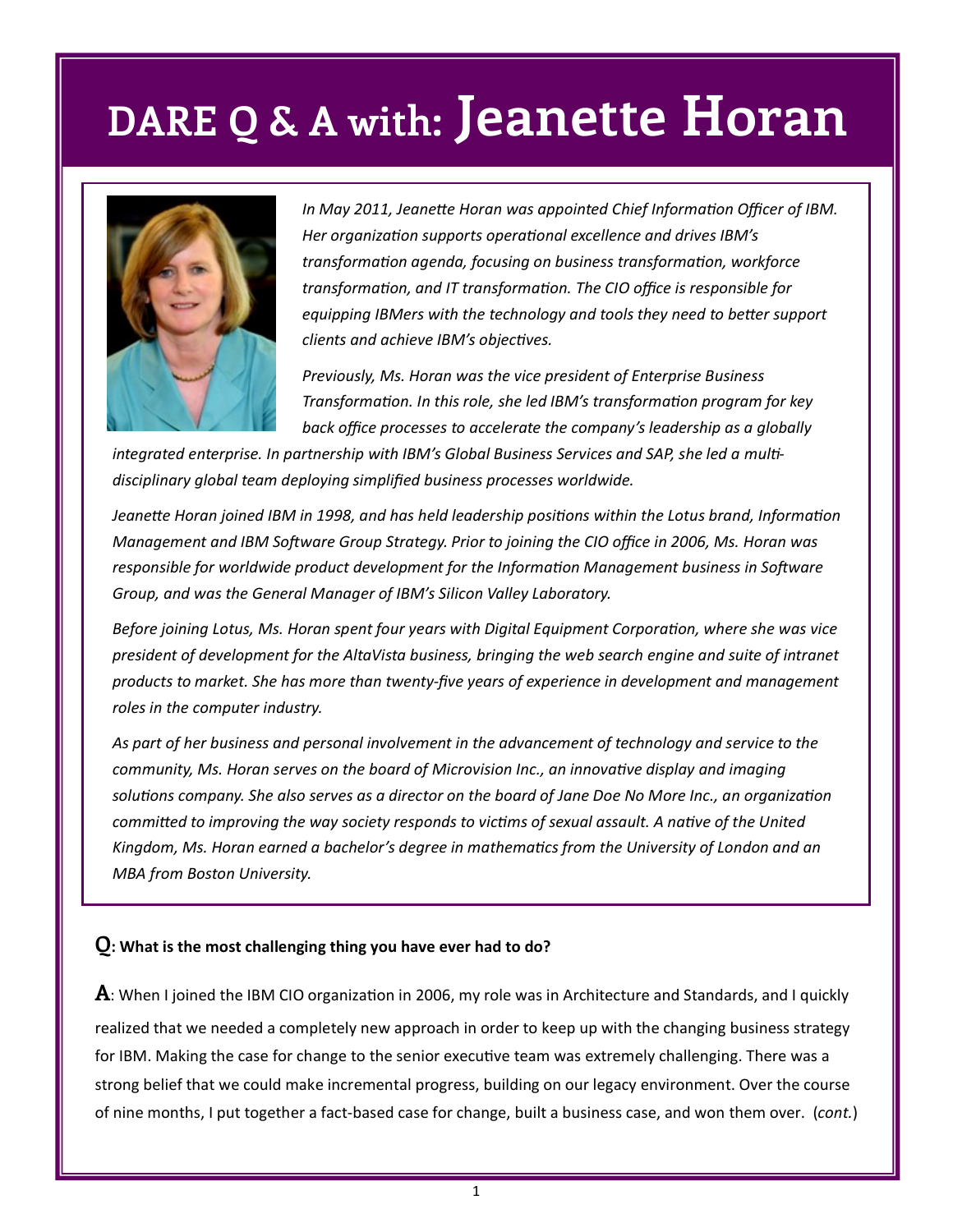# **DARE Q & A with: Jeanette Horan**

**A:** (*cont.*) Of course, getting to yes was just the first step, as I then led the project to implement my recommendations over the next three years. Getting alignment across a business as big and diversified as IBM is a significant challenge that made me call on all my leadership skills and perseverance.

### **Q: Where did you get the courage and confidence to accomplish this matter?**

**A**: I was really fortunate to have a very supportive manager, who was a great coach, and I had a great team that really believed in what we were proposing. Gathering the facts was very important in making the senior executives understand that staying on the prior course was not going to deliver the business result we needed. Once we had made that case, I knew I had an audience willing to listen. Then it was all down to putting together a solid plan and convincing them we could execute.

### **Q: What is the biggest mistake you have ever made? What did you learn and how did you recover?**

**A**: Early in my career, I was responsible for engineering for a new product. When it was launched, we quickly learned that we had not provided some critical functionality that would enable our customers to move to this new product. It was a major error, but it taught me that it is critical to listen to your customers and to really understand the market you are trying to serve. Since it was a software product, we were able to work on the next release, to include the missing functionality, but our revenue plan was missed. It was a tough, valuable lesson.

**"…it is critical to listen to your customers and to really understand the market you are trying to serve."**

**Q: If you had a young woman you cared deeply about entering the workforce today, what single piece of advice would you have for her?**

**A:** My biggest piece of advice is to follow your heart. Work consumes such a large part of our lives that you have to do what you love.

#### **Q: How did you make the leap from middle to senior management?**

**A:** I guess being in the right place at the right time. Promotions always came when I had proved myself in a role and gained the confidence of my upline management. I have never been afraid of taking on a new challenge, so when I was given an opportunity to move up, I jumped at it. I do appreciate that (*cont.*)